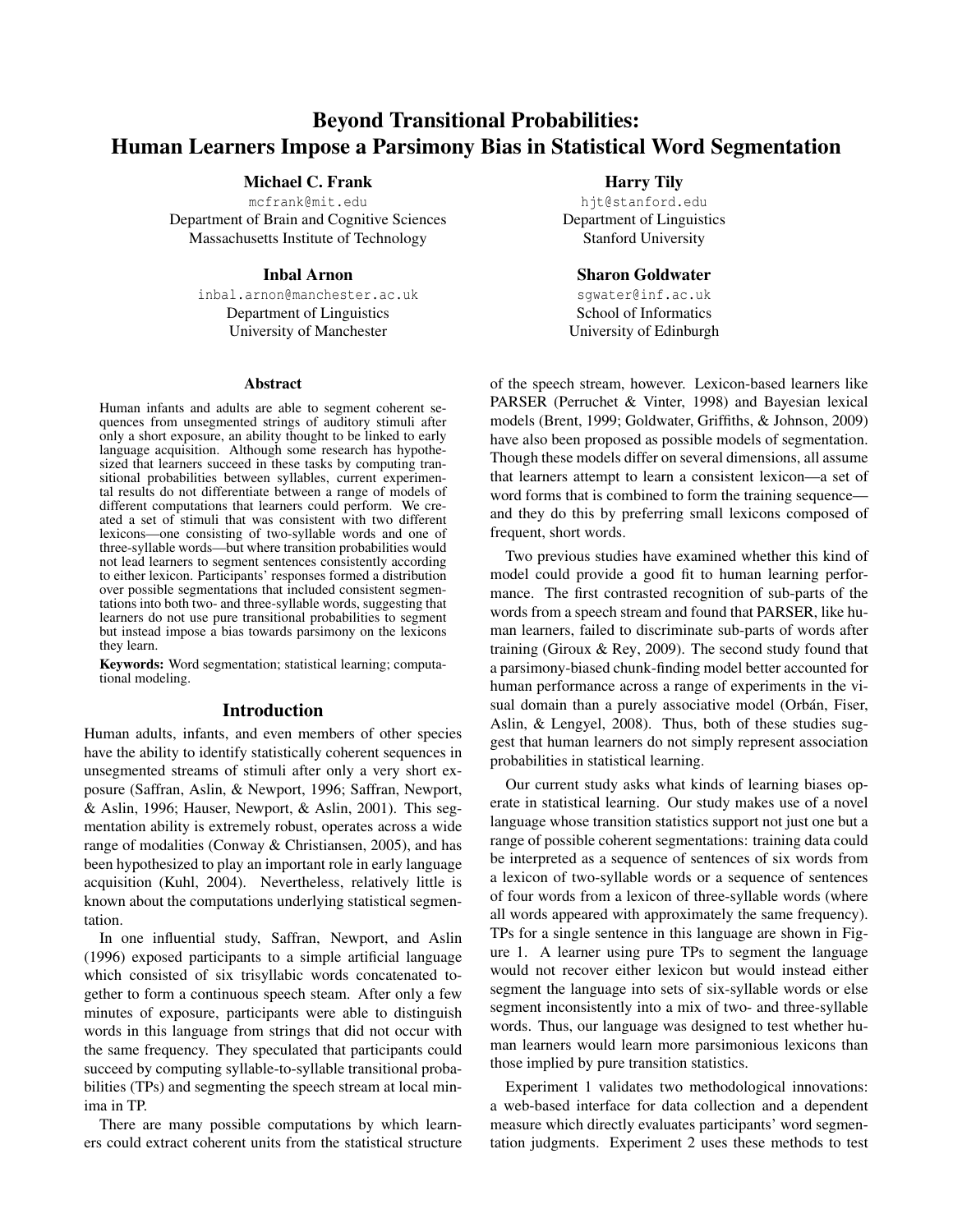

Figure 1: Average transitional probabilities between syllables in an ambiguous language from Experiment 2.

participants' segmentation judgments in the ambiguous language discussed above. We compare the distribution of participants' segmentations to the performance of two computational models—a standard TP model and a Bayesian model that looks for a parsimonious lexicon—and conclude that participants' judgments reflect the operation of a parsimony bias.

# Experiment 1

The first condition of Experiment 1 compares web-based data on a segmentation task to previously-collected lab data (Frank, Goldwater, Griffiths, & Tenenbaum, under review) on a standard 2 alternative forced choice (2AFC) test trial. The second condition evaluates a new measure of segmentation: explicit segmentation decisions. We developed a graphical paradigm in which participants heard a sentence, saw it transcribed on the screen, and were asked to click between syllables to indicate where they thought the boundaries between words were.

# Methods

Participants Forty eight separate HITs (opportunities for a participant to work) were posted on Amazon's Mechanical Turk web-based crowd-sourcing platform. We received 40 HITS from distinct individuals. Participants were paid \$1 for participating.

Stimuli For each condition, we constructed 16 distinct languages to be heard by different participants (to avoid item effects caused by phonological similarity of words). These languages each had a lexicon of six words (2 x two syllables, 2 x three syllables, 2 x four syllables). Words were created by randomly concatenating the syllables *ba*, *bi*, *da*, *du*, *ti*, *tu*, *ka*, *ki*, *la*, *lu*, *gi*, *gu*, *pa*, *pi*, *va*, *vu*, *zi*, and *zu*. Stimuli were synthesized using MBROLA (Dutoit, Pagel, Pierret, Bataille, & Vrecken, 1996) at a constant pitch of 100Hz with 25ms consonants and 225ms vowels. Sentences were generated by randomly concatenating words into strings of four words with no repetitions. All words had frequencies of 300 in the resulting corpus of 75 sentences. Figure 1: Average transitional probabilities between syllables<br>
figure 2: Average percent correct is position and the remaining transitional transitional figures are the distribution of par-<br>
random inclusions in the ambi

For the 2AFC condition, part-word test stimuli (Saffran, Newport, & Aslin, 1996) were created by concatenating the



Figure 2: Average percent correct is plotted by subject for in-lab participants from Frank et al. (under review) and Mechanical Turk participants from the 2AFC condition of Experiment 1. Each point is an individual participant, bars show the mean, and the dashed line represents chance.

another word; this created distractors which appeared in the training corpus with lower frequency than the words. For the segmentation condition, we generated 10 extra sentences according to the same uniform frequency distribution and lexicon as the training corpus.

Procedures After selecting our HIT, our Adobe Flash interface tested that participants' sound was on and that they were able to understand our instructions by asking them to listen to a simple English word and enter it correctly. Participants were then instructed that they would listen to a set of sentences from a made-up language and then be tested on what they had learned. In order to hear each sentence during training, participants clicked a button marked "next."

In the test phase of the 2AFC condition, participants heard 24 pairs consisting of a word and a length-matched part-word and clicked a button for each to indicate which one sounded more like the language they just heard. In the segmentation condition, participants were asked to click on the breaks between words in a graphic display of a sentence. They performed one practice trial on an English sentence presented in this way ("In di an go ril las ne ver eat ba na nas") and prevented from continuing until they segmented it correctly. They then segmented 10 test sentences. Sentences were presented with each syllable separate. Each sentence was played once at the beginning of a trial, and below the sentence was a button that offered the option of hearing the sentence again.

#### Results and Discussion

In the 2AFC condition  $(N=24)$ , we found that participants were above chance in their mean accuracy, taken as a group  $(t(23) = 5.92, p < .0001)$ . Results are plotted together with data from an identical condition of Frank et al. (under review) (Experiment 2, 300 words exposure), collected from a group of participants in the lab (Figure 2). Mean performance was slightly lower for the Internet-based Turk par-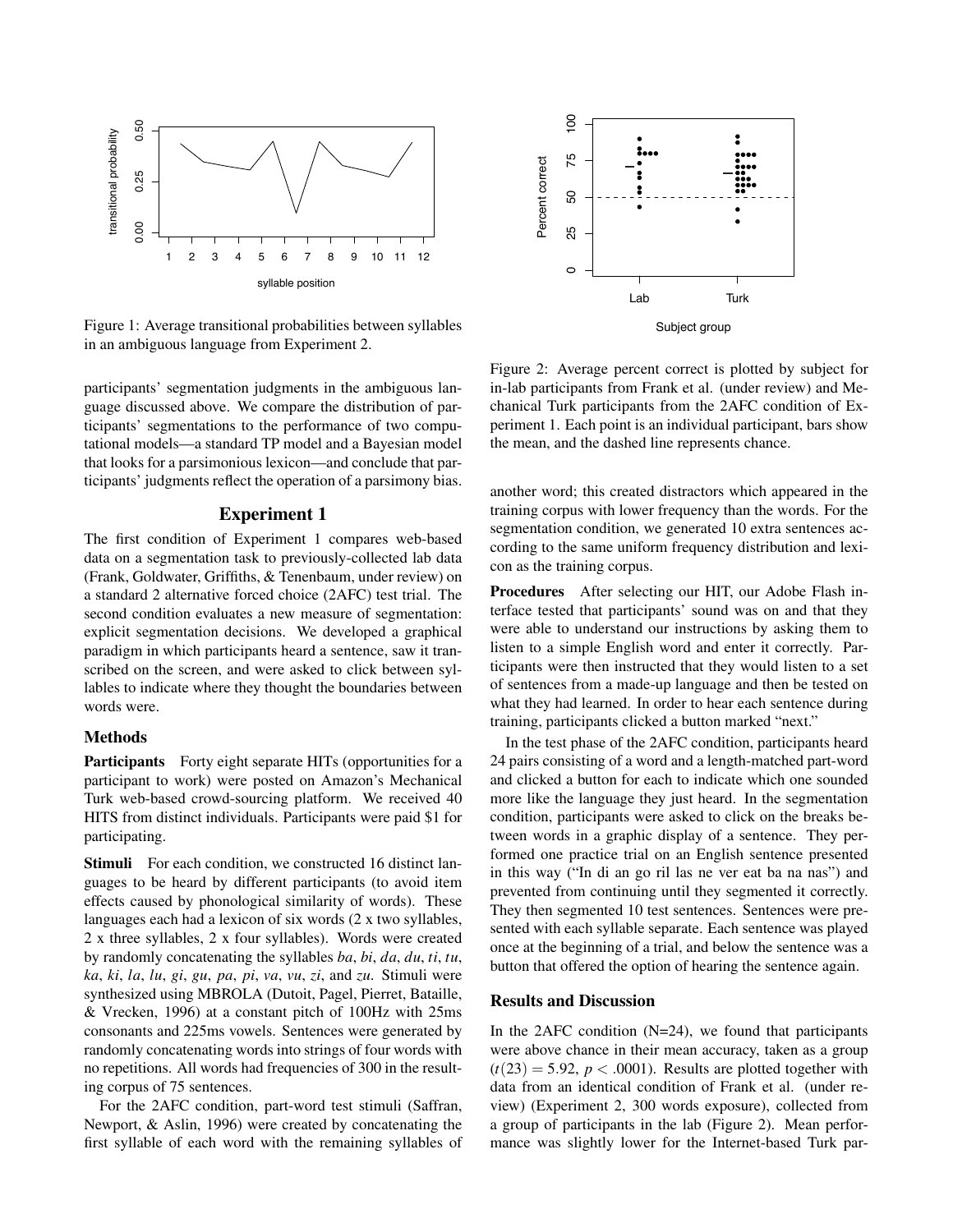

Figure 3: Token precision, recall, and F-score are plotted for individual participants in the segmentation response condition of Experiment 1. Points represent individual participants for each measure. Bars show means and dashed lines show permutation baselines.

ticipants (M=66% compared with M=71%) but not significantly so (Welch two-sample *t*-test for unequal sample sizes,  $t(21.21) = -.92$ ,  $p = .37$ ). Participants completing the learning task on their own computer via the Internet were able to perform at levels comparable to participants in an isolated room in a psychology laboratory.

In the segmentation condition  $(N=16)$ , we could not analyze participants' percent correct judgments as in the 2AFC condition. Instead, we evaluated two aspects of performance. First, we asked about the correctness of the boundaries participants placed: whether these decisions corresponded to the correct segmentation (*boundary* performance). Second, we asked about whether each word in the sentence was segmented correctly at its boundaries (*token* performance).

We computed hits (correctly placed boundaries or correctly segmented tokens), misses (missed boundaries or tokens that were not segmented appropriately), and false-alarms (extra boundaries or incorrect tokens that were segmented). Precision captures the proportion of boundaries that were placed correctly and is computed as hits / (hits + false-alarms), while recall captures the total proportion of correct boundaries that were identified and is computed as hits / (hits + misses). We combined these into an F-score, a commonly used metric that is the harmonic mean of precision and recall (Goldwater et al., 2009).

Figure 3 shows token precision, recall, and F-score for participants in the segmentation condition. We calculated an empirical baseline for each measure via permutation: we repeatedly shuffled each participant's boundary decisions within each sentence at random and computed the same measures over it, then took the mean for each. We then used these empirical baselines to test whether participants were above chance in this condition and found that they were for both measures (boundary performance: one sample *t*-test for precision,  $t(15) = 5.23$ ,  $p = .0001$ ; recall,  $t(15) = 6.79$ ,  $p <$ .0001; F-score,  $t(15) = 8.75$ ,  $p < .0001$ , token performance:  $t(15) = 3.63$ ,  $p = .002$ ; recall,  $t(15) = 2.71$ ,  $p < .01$ ; F-score,  $t(15) = 3.41$ ,  $p < .004$ ), though boundary performance was better than token performance. Participants were able to understand the segmentation task and link the regularities they extracted from the exposure corpus to the response format.

# Experiment 2

We made use of the two methodological innovations from Experiment 1—Internet data collection and explicit segmentation judgments—to ask about participants' responses to a language where TP did not reveal the possible lexicons of two- or three-syllable words. Instead, pure TPs predicted that participants would often segment the language into words of six-syllables and would rarely segment into words of two or three syllables. Our next experiment tests these predictions.

# Methods

Participants Two-hundred and three separate experimental HITs were posted on Amazon Mechanical Turk. We received 119 HITs from distinct individuals who made segmentation decisions on every trial. Participants were paid \$0.50 for participating. An addition 145 HITs in the test-only control condition were posted at \$0.25 each; we received 102 HITs from distinct individuals who made segmentation decisions.

Stimuli Languages were generated using two parallel vocabularies, one of eight two-syllable words and one of six three-syllable words. These vocabularies were designed to allow overlapping segmentations where the presence of a certain word from one vocabulary did not always indicate the presence of the same set of words from the other. For example, if the three-syllable vocabulary contained ABC, the two-syllable vocabulary would contain at least either AB and two words beginning C, or BC and two words ending A. Sentences of 12 syllables were generated by choosing syllables one at a time from the set that made the sentence to the current point compatible with both vocabularies. At each point, syllables were chosen from a distribution over this set, weighted inversely to the frequency with which they had been chosen to follow the previous syllable in all sentences so far. The resulting sentences displayed probabilistic word-to-word dependencies, much as one would expect in natural language due to the syntactic relationships between words, but in no languages were there pairs of words from either vocabulary which always appeared together. We generated 30 distinct languages and synthesized them as in Experiment 1. Each language contained 25 sentences for training and 10 test sentences, sampled from the same distribution. Sentence presentation order was random.

Procedures Procedures were identical to the segmentation condition of Experiment 1. Participants in the test-only control condition received no training sentences.

## Results and Discussion

Participants produced a wide range of segmentations, from those which segmented every three syllables to those which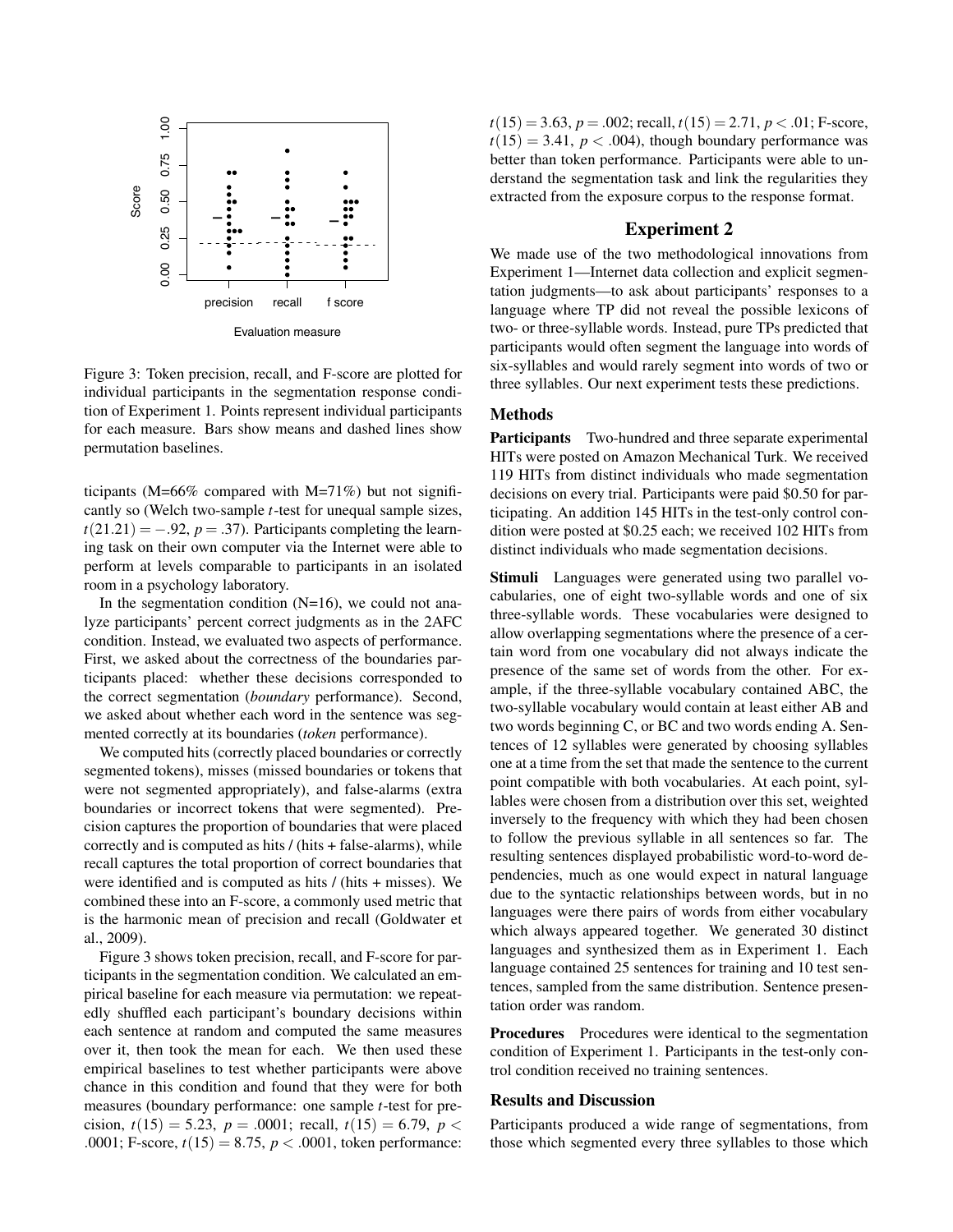

Figure 4: Twenty four participants in Experiment 2, uniformly sampled along the dimension of 2-segmentation F-score. Plots show average probability of placing a boundary at each location in a sentence. Top left shows three-segmenters (three peaks separating four three-syllable plateaus), while bottom right shows two-segmenters (five peaks separating six two-syllable plateaus).

segmented every two syllables. Sample responses are shown in Figure 4. While there was an overall trend towards 2 consistent segmentations, a wide variety of segmentations were observed. Contrary to the predictions of the TP account, there were almost no segmentations into words of six syllables and there were a considerable number of segmentations into words of two and three syllables.

We evaluated participants' performance on the same measures used in Experiment 1: precision, recall, and F-score for both boundaries and tokens. Rather than using a single correct segmentation, we calculated these measures for both the 2-syllable lexicon and the 3-syllable lexicon (Figure 5), showing the distribution of responses on the continuum between a perfect 2-segmentation and a perfect 3-segmentation.

One possible alternative explanation of our finding could be that learners have a bias towards segmenting consistently (e.g., because of the trochaic, bisyllabic structure of English) even without taking into account the structure of the languages they heard. However, results from the first trial of the test-only condition had a very different distribution than those who underwent training (Figure 5). Without training, performance was similar to a randomized baseline in which participants' judgments for each sentence were shuffled randomly. Although there was some learning during test for participants in the test-only condition, there was very little change in the distribution of responses during test for those participants who underwent training.

Our results are inconsistent with the hypothesis that participants segmented on the basis of TPs. Instead, the distribution of participants' responses shows a bias towards segmentations that were consistent with a more parsimonious lexicon than that produced by segmenting at low transition probabilities.

#### Models

To formalize the intuitions motivating Experiment 2, we evaluated a TP model and a lexicon-finding model on the experimental stimuli. We then evaluated the segmentations produced by these models on the same criteria that we used for the human participants.

## Transitional probability model

For each language, we calculated TP for each pair of syllables that appeared in the training portion of the corpus. We computed TP as  $P(s_2|s_1) = C(s_1, s_2) / \sum_{s' \in S} C(s_1, s')$  where  $C(s_1, s_2)$  refers to the count of instances of the string  $s_1 s_2$ .

Earlier proposals for TP models called for segmenting at local minima in TP (Saffran, Newport, & Aslin, 1996). However, this method produces only a single possible segmentation for a given sentence and provides no plausible explanation for how participants could have given such different responses for such similar languages. Thus, we chose to convert the TPs for test sentences into decision boundaries via a simple threshold operation: we inserted a boundary in a test sentence every time TP was below a threshold value in that sentence. Rather than picking a single threshold value, we assumed that participants might have a range of threshold values and that this range might explain the variation between participants we observed. Therefore we created a separate segmentation for each language for each threshold value from zero to one at an interval of .1.

#### Lexical model

We also ran the unigram Bayesian Lexical model described in Goldwater et al. (2009). This model is a probabilistic model which uses Bayesian inference to search the space of segmentations of the training corpus, evaluating each segmentation on the parsimony of the lexicon that would have created it. The structure of the model makes a segmentation more probable when it results in fewer, shorter lexical items (though also when the segmentation itself contains fewer word tokens, which leads to a trade-off).

As in the TP model, it was important to investigate the range of segmentations that were available under this model. When we ran a standard Markov-chain monte carlo algorithm using the parameter set from previous simulations, we found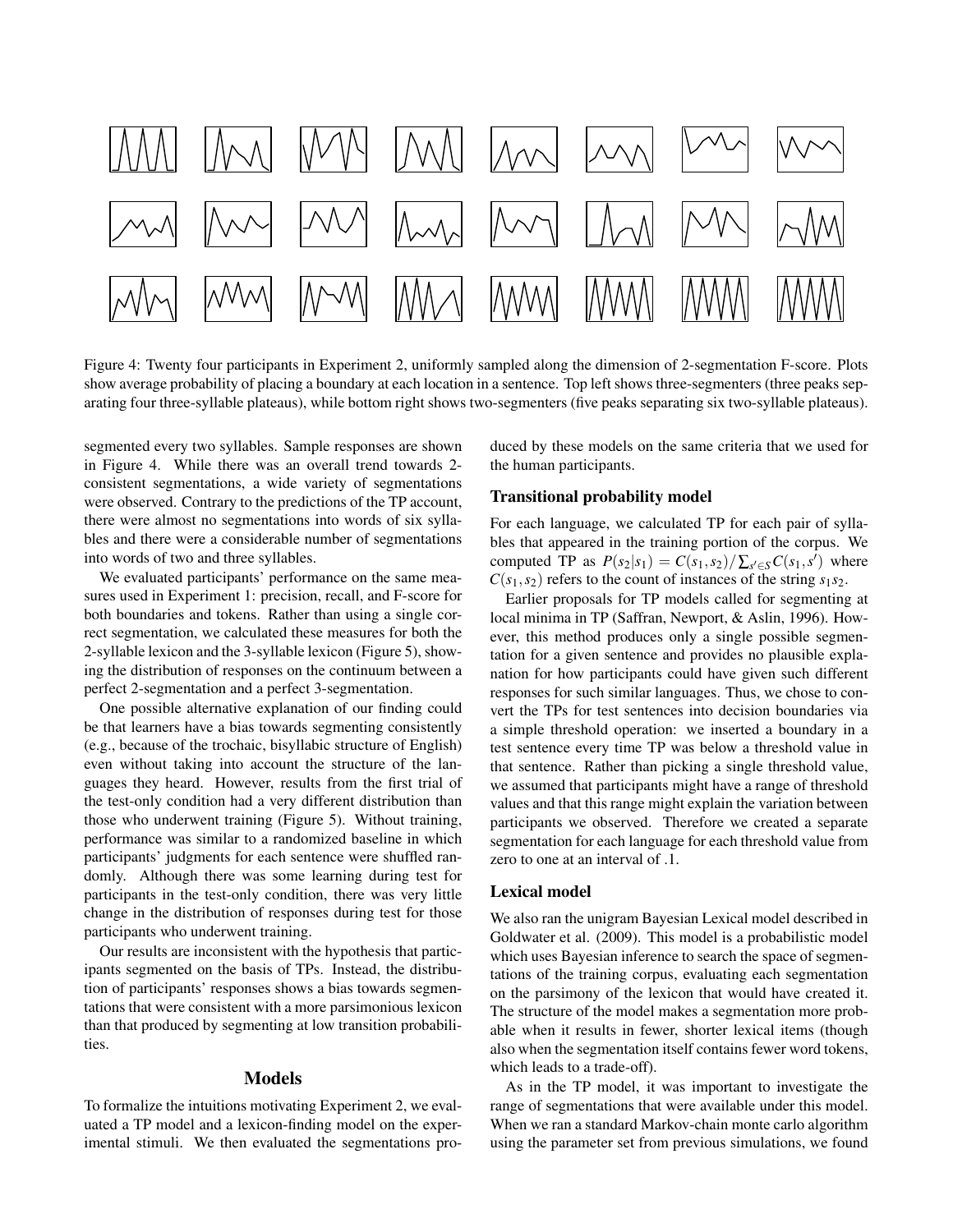

Figure 5: Participant and model token F-scores for Experiment 2. Three-syllable token F-scores are plotted by their two-syllable token F-scores. Each dot represents a single participant or a single model run.

Table 1: Kullback-Leibler divergence between the distribution of human experimental data and other data.

| Model                    | Token F | Boundary F |
|--------------------------|---------|------------|
| Test-only condition      | 4.01    | 3.45       |
| Random baseline          | 7.26    | 9.45       |
| Lexical model            | 2.07    | 3.16       |
| Transitional probability | 4.62    | 3.72       |

that it converged to a segmentation that preferred a lexicon of three-syllable words. In order to investigate a broader range of segmentations, we manipulated the temperature of inference in the model by exponentiating posterior probabilities at a range of values. (This manipulation is a standard technique for allowing sampling algorithms to explore a hypothesis space more broadly, rather than converging to the single highest-probability answer.) With slightly higher temperatures, our sampler explored a broad range of possible segmentations. We report results for temperature  $= 2$  although results for a temperature of 3 were comparable.

#### Results and Discussion

Results for both models are shown in Figure 5, bottom. The transitional probability model failed to capture the spread of

Table 2: Log probability of consistent segmentations under the Lexical model.

| Syllables per word | Log probability |
|--------------------|-----------------|
| 6                  | $-594.28$       |
|                    | $-932.92$       |
| 3                  | $-530.62$       |
| っ                  | $-697.07$       |
|                    | $-1127.20$      |
| unsegmented        | $-1907.20$      |

human results: nearly all segmentations it found were comparable in F-score for 2- and 3-segmentation, and no segmentation was over an F-score of .5 on either measure. The Lexical model came closer to capturing the distribution of responses, though it was not as effective at finding 2-segmentations as the human participants, suggesting a possible role for a trochaic bias. Unlike the TP model, however, its probability landscape was truly multi-modal, finding relatively high probability segmentations with 2, 3, and 6 syllables per word (Table 2).

We measured the differences between the distributions of responses across human participants and models using Kullback-Leibler divergence—an information-theoretic mea